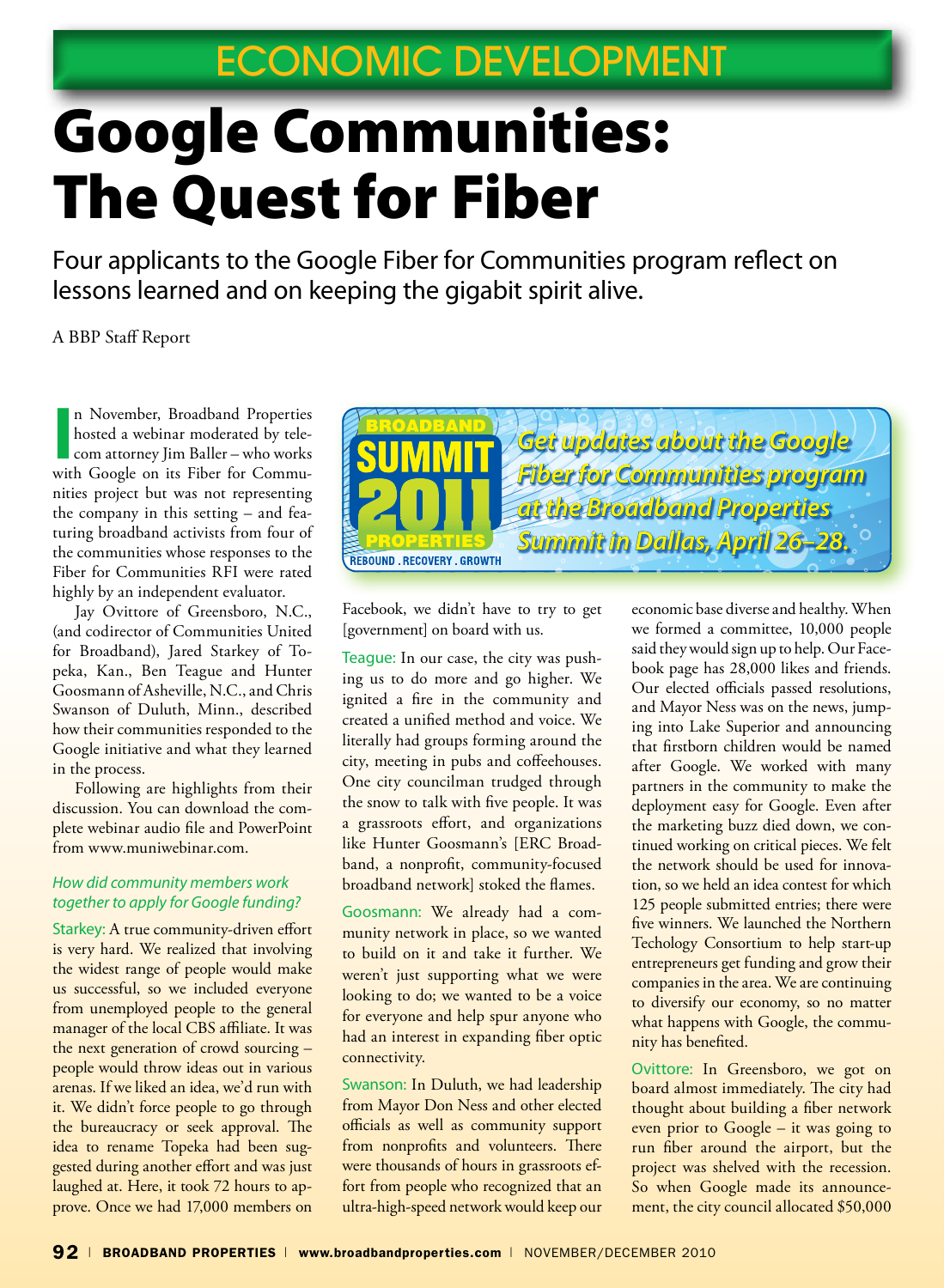and hired a public relations firm, and we started an effort to get the brightest minds on board. We put together a committee and pooled our resources. There were many unlikely companions – I saw bloggers talking to the Chamber of Commerce. I was even welcomed with open arms on conservative talk radio! Everybody got that the network would have the ability to create jobs and improve our schools and hospitals. We found the identity of our community by working with people we never would have talked to otherwise.

### *How did the prospect of a fiber network fit into your economic development plans?*

Ovittore: It's very attractive for our businesses to have the speed and technology to compete on a global level. We also have seven universities in Greensboro, and they saw the opportunity to bring more scientific research into the community.

Swanson: Everything boiled down to how to support entrepreneurs. We've been talking about what we can use as tools to engage people in technology and innovation. We got some amazing ideas in our idea contest.

Starkey: There are shovel-ready jobs in building the network, but the aftereffects are where the real money is. The local Chamber of Commerce said it saw six or seven ideas for new businesses coming out of the project. I own a software company, and several clients asked, "If Google comes to Topeka, can we do x, y or z?" Within the first week of our dialogue, the Topeka movement was approached by Rural America On-Shore Outsourcing, an organization that uses broadband to keep call center jobs in the United States. It wanted office space here. A property management company walked up to me with a completed lease for Google. Everyone is excited to see what the next generation of services will be.

## *What happens if you don't get the Google investment?*

Teague: Google Fiber is an accelerator to where we want to go, but we're already moving toward a fiber network.

*We found the identity of our community [Greensboro, N.C.] by working with people we never would have talked to otherwise.* 

Swanson: We've had a lot of discussion about how we would get it done if Google doesn't come to the community. It does seem a little daunting at times. These networks are not inexpensive, but we will not leave any stone unturned.

Ovittore: The community in Greensboro will move forward to get higher speeds, depending on affordability. The drying up of resources from the government stimulus program makes it more difficult, but I feel good about the community continuing to pursue it.

Starkey: This movement was more about people wanting Topeka to be a better place than specifically about Google Fiber. We found out that we have a lot of fiber here, and now we have an opportunity to take advantage of some of those rings and expand them. We're in the middle of a biomedical research corridor – the research organizations will push for fatter pipes to share data with the rest of the world.

# *Did you consider joining forces with other communties to aggregate demand?*

Starkey: We talked with Lawrence, Kan., the home of the University of Kansas, and found out that the small communities between the two cities are also interested. If the network comes